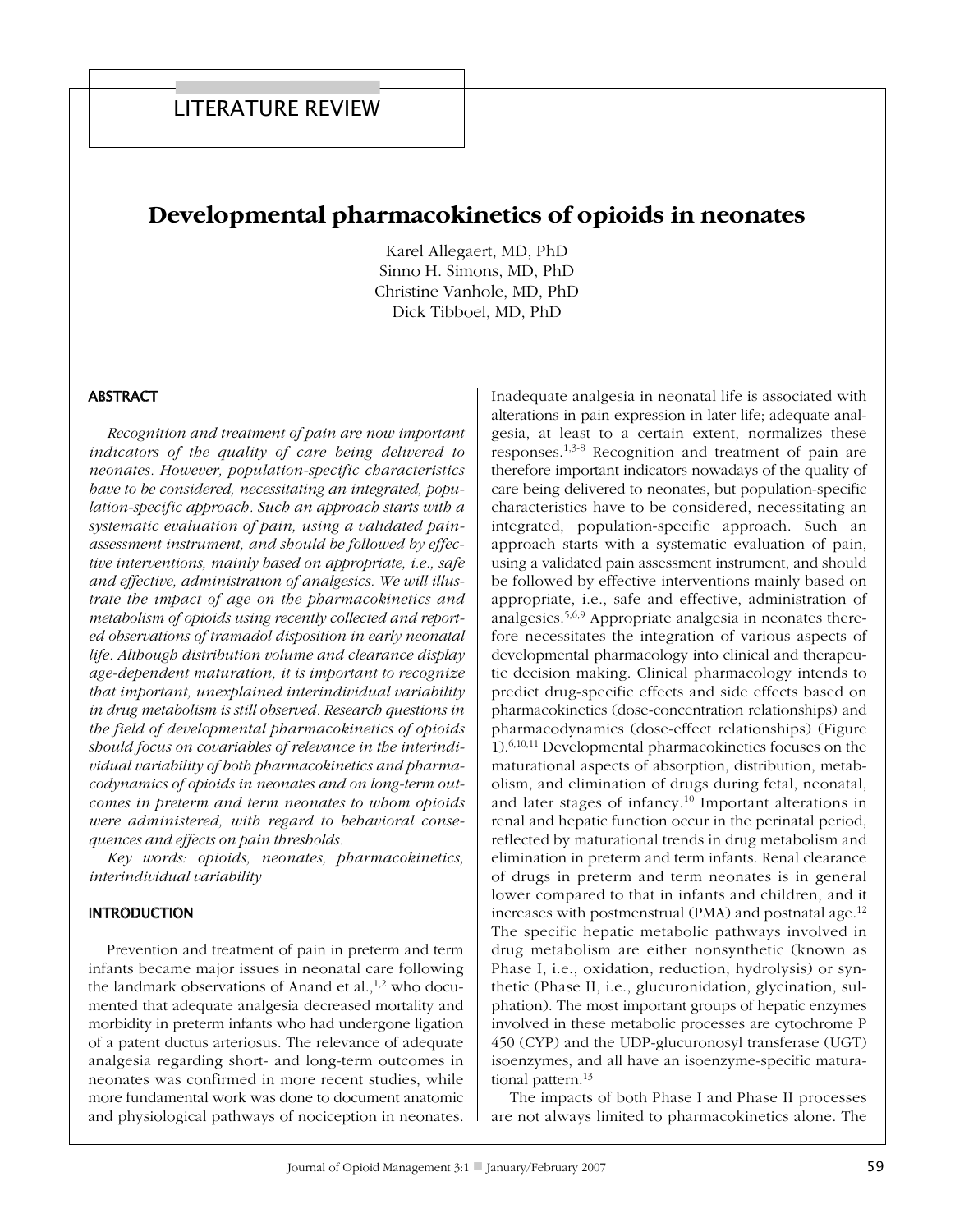

Figure 1. Schematic representation of various aspects of developmental pharmacology of opioids in neonates. Pharmacokinetics focuses on the concentration-time profile, while pharmacodynamics focuses on the concentration-effect profile.

processes might also be of relevance in the pharmacodynamics of opioids. Tramadol and codeine are partially metabolized to the more potent O-demethyl tramadol or morphine, respectively, by CYP2D6, while morphine undergoes glucuronidation by UGT2B7 to the more potent morphine-6-glucuronide.<sup>10</sup> The World Health Organization (WHO) analgesic ladder is a generally accepted guideline, initially developed for the treatment of cancer pain. Mild pain should be treated with nonopioid analgesics like paracetamol or nonselective cyclooxygenase inhibitors, moderate pain should be treated with opioids of moderate potency (e.g., codeine, tramadol) or combination drugs (paracetamol or nonsteroidal antiinflammatory drugs combined with opioids of moderate potency), and severe pain should be treated with the most potent opioids (e.g., fentanyl, morphine). However, based on the above-mentioned maturational processes, the appropriate, i.e., effective and safe, administration of any analgesic remains a major challenge for caregivers. We recently summarized our observations on the pharmacokinetics of nonopioid analgesics in neonates.<sup>9</sup> In the present paper, we focus on various aspects of developmental pharmacokinetics of moderately potent (tramadol) and potent (morphine) opioids in neonates and young children. In our discussion, we will make some suggestions for potential directions for future research on interindividual variability in the pharmacokinetics of opioids in neonates.

#### DEVELOPMENTAL PHARMACOKINETICS OF OPIOIDS

Taking the above-mentioned WHO guidelines on analgesics into account, it is striking that basic pharmacokinetic estimates for moderately potent opioids like tramadol or codeine in neonates were still lacking in contrast with the available data on more potent opioids like

fentanyl and morphine. Since well-known side effects of potent opioids in neonates are urinary retention, decreased gastrointestinal motility, and, most relevant, respiratory depression, opioids of moderate potency might be useful alternatives.<sup>6,8,14,15</sup> We therefore studied maturational aspects of tramadol pharmacokinetics and metabolism in neonates and young children. In the present paper, these observations will be used to illustrate a) the impact of age on distribution volume and clearance, b) the impact of age on Phase I–mediated metabolism, and c) the important, still-unexplained (age-independent) interindividual variability in drug metabolism.

Tramadol is an aminocyclohexanol derivative or 4phenyl piperidine analogue of codeine. Its analgesic effect is mediated through noradrenaline reuptake inhibition, increased release and decreased reuptake of serotonin in the spinal cord, and a weak  $\mu$ -opioid-receptor effect based on a 6,000-times weaker affinity for opioid receptors compared to morphine. Tramadol (M) is metabolized by either O-demethylation (CYP2D6) to Odemethyl tramadol (M1) or by N-demethylation (CYP3A4) to N-demethyl tramadol (M2).<sup>16</sup> The M1 metabolite has an agonistic  $\mu$  opioid affinity approximately 200 times greater than tramadol. Therefore, phenotypic CYP2D6 isoenzyme activity is also of pharmacodynamic relevance.<sup>17</sup> Finally, tramadol and M1 also undergo Phase II processes (glucuronidation, sulfation).<sup>18</sup> Tramadol disposition therefore provides us with a probe to simultaneously illustrate the maturation of both CYP2D6 and UGT ontogeny.

Concentration-time profiles collected in neonates and young infants were combined with data on intravenous tramadol disposition in nine children with a median weight of 10.5 (8.5 to 24) kg and a median age of  $2.4$  $(1.17 \text{ to } 6.6)$  years following single intravenous bolus administration (2 mg/kg tramadol hydrochloride) as reported by Murthy et al.<sup>16</sup> in a population-pharmacokinetic analysis of tramadol and M1 time-concentration profiles, using nonlinear mixed-effects models (NON-MEM). Tramadol pharmacokinetics were described using a two-compartment, zero-order input, first-order elimination. linear model. $17$ 

The central volume of distribution decreased from 25 weeks PMA  $(256 \text{ L}/70 \text{ kg})$  to reach 120 percent of its mature value by 87 weeks PMA (Figure 2). This volume of distribution is of relevance when a specific concentration of a given drug should be reached for a given effect, and it is mainly of importance for calculating loading doses of the drug. In brief, relatively higher loading doses are needed in preterm and term neonates compared to older children and adults. Clearance increased from 25 weeks PMA  $(5.52 \text{ L/h}/70 \text{ kg})$  to reach 84 percent of the mature value by 44 weeks PMA (standardized to a 70 kg person using allometric models). Total clearance was only 23 percent of the adult value at 25 weeks PMA, but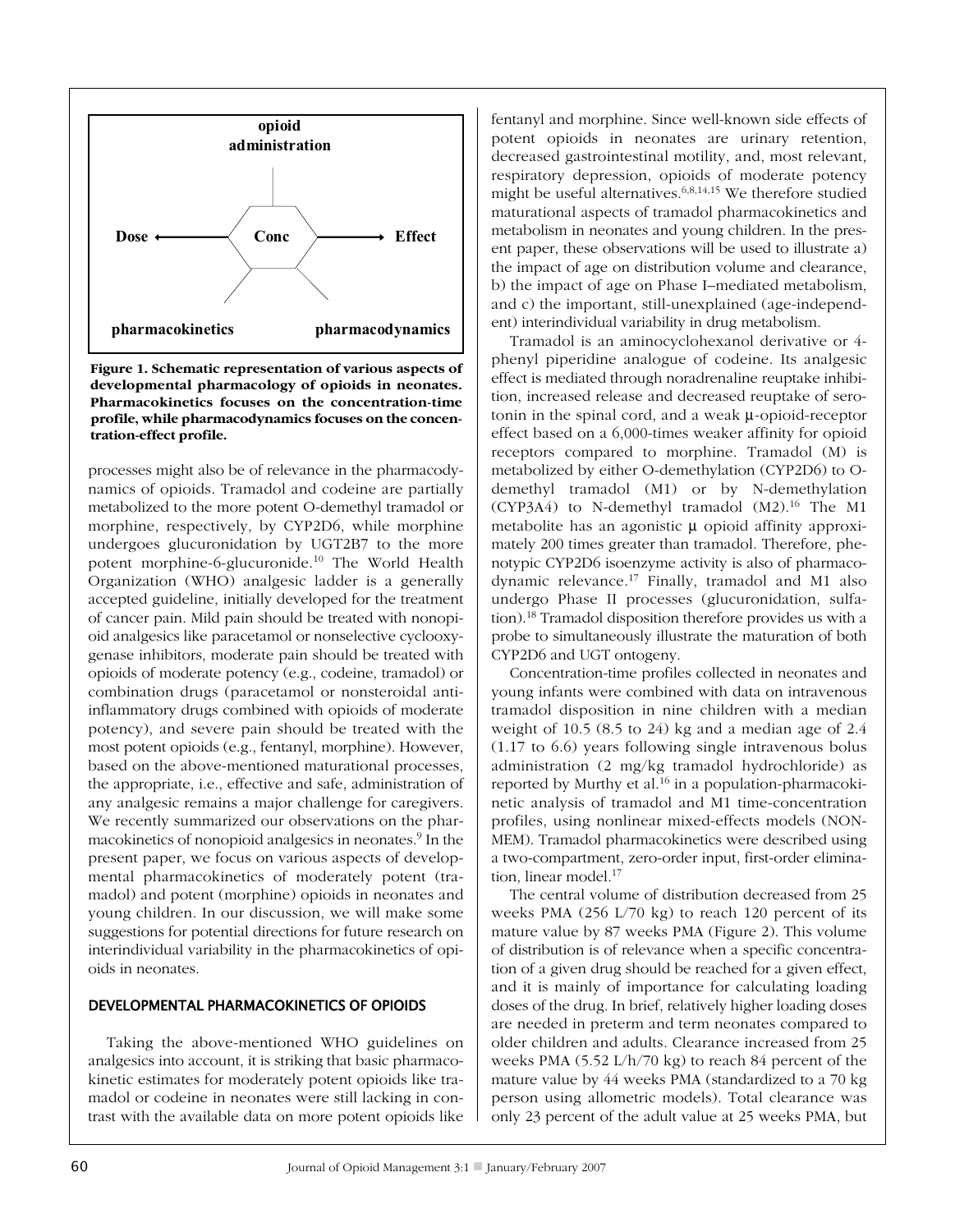

Figure 2. Age-dependent maturation of the distribution volume  $(L/70 \text{ kg})$  of tramadol in 20 neonates and nine children during intravenous administration of tramadol<sup>17</sup> (observations standardized to a 70 kg person using allometric models). X-axis: PMA (weeks): Y-axis: distribution volume  $(L/70 \text{ kg})$ .

the maturation half-time was 10 weeks, and therefore clearance was 84 percent of the mature value by 44 weeks PMA (Figure 3).<sup>17</sup> The relatively lower clearance in preterm and term neonates results in lower maintenance doses compared to older children and adults. Both agedependent trends in pharmacokinetic estimates (volume of distribution and clearance) are in line with earlier observations on morphine in preterm and term neonates. $14,15$ 

When tramadol metabolism is being considered, one should take into account that M1 production is also of pharmacodynamic relevance, but the CYP2D6 and UGT isoenzymes also display ontogeny. The impact of age on phenotypic CYP2D6 activity is illustrated in Figure 4. There is a fast increase in the contribution of M1 production to overall tramadol clearance in the first weeks of postnatal life, but age only partly explains the observed interindividual variability.<sup>18</sup>

UGT activity was assessed based on 24-hour urine collections. Compared to adult values, the contribution of glucuronidation to overall M1 elimination is at an adult level from PMA 44 to 46 weeks onwards, following age-dependent maturation with a maturation half-life of four to six weeks.<sup>19</sup> In line with CYP2D6 ontogeny, the impact of phenotypic glucuronidation activity is not strictly limited to either maturational pharmacokinetics or elimination, and it might also have pharmacodynamic relevance, since morphine-6-glucuronide is a more potent opioid compared to the parent compound.  $6,8,11$  Bouwmeester et al.<sup>20</sup> recently documented the relevance of UGT ontogeny to morphine disposition and thereby illustrated the fast increase in UGT phenotypic activity after the first week of life.

#### **DISCUSSION**

Neonates are able to feel pain and display cardiac,

respiratory, hormonal, and metabolic changes when undergoing painful procedures. Although recognition and treatment of pain are now important indicators of the quality of care being delivered to neonates, population-specific difficulties have to be taken into account. Analgesia in preterm and term neonates differs in many ways from that in infants, children, and adults. We used tramadol disposition to illustrate various maturational aspects in early neonatal life and refer the interested reader to other, more extensive reviews on maturational pharmacokinetics of other opioids in early neonatal life.<sup>14,15</sup>

The relatively higher distribution volume and lower clearance in preterm compared to term neonates or infants is universal for all opioids presently available where ontogeny of drug metabolism might have a compound-specific impact. However, it is important to stress that visual inspection of Figures 2, 3, and 4 strongly suggests that age is only one of the determinants of drug metabolism in early life, since important interindividual variability that is independent of age is observed.

In general, phenotypic variation in drug disposition, pharmacokinetics, and pharmacodynamics is based on constitutional, genetic, and environmental factors.<sup>10</sup> In neonates and infants, it is anticipated that the phenotypic variation mainly reflects ontogeny, i.e., age-dependent (postmenstrual, postnatal) maturation. Age is, however, likely only one of the determinants of drug metabolism in early life, since important unexplained interindividual variability is observed. Consequently, there is an urgent need to search for other covariables involved in this interindividual variability. To date, based on a limited number of observations in neonates, it has to be anticipated that the birth process itself (i.e., the switch from feto-maternal to individual metabolism), disease characteristics, comorbidity, environmental factors, and/or polymorphisms contribute to the interindividual variability observed in the first months of life (Figure 5).  $12,20-27$ 



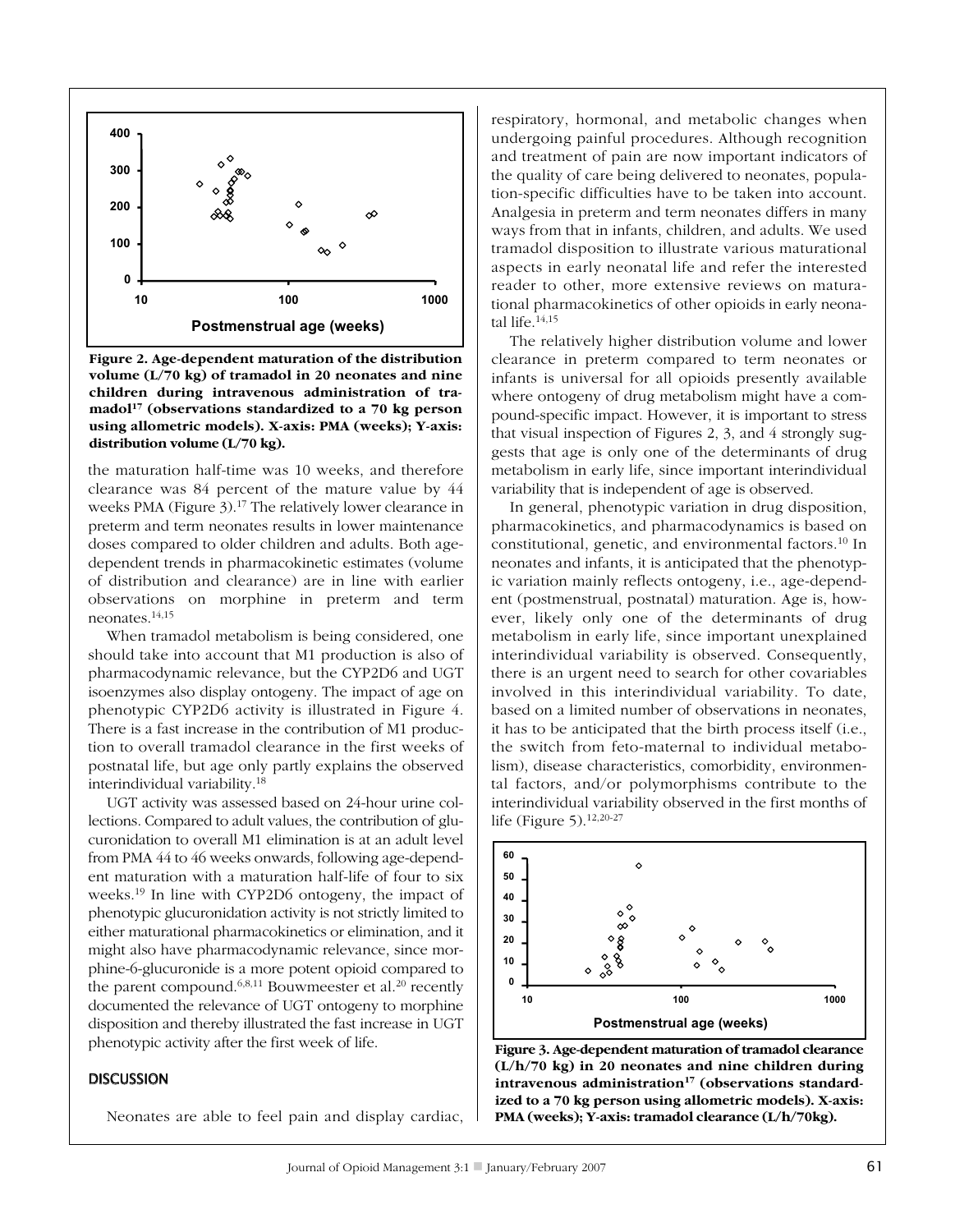

Figure 4. Observations on the molar O-demethyl tramadol: tramadol ratio eight hours after initiation of continuous intravenous tramadol administration could be made for 12 out of 20 included infants (range 1 to 90 days postnatal age). The significant increase in this ratio reflects increased phenotypic CYP2D6 activity in the first three months of postnatal life.<sup>18</sup>

Birth itself, either preterm or at term age, seems to be of relevance when drug metabolism and disposition are considered. Using a  $^{15}N$  methacetin urine test, Krumbiegel et al.<sup>21</sup> documented the postnatal maturation of both CYP and glucuronidation capacity in term and preterm infants, thereby illustrating the relevance of both PMA and postnatal age. This is well known for the endogenous bilirubin metabolism (UGT1A1) but has also been documented by Bouwmeester et al.<sup>20</sup> for morphine glucuronidation (UGT2B7).

Disease severity might also have an effect on drug disposition, as has been shown in adults.<sup>22</sup> However, it might be more difficult to document a modest additional decrease in an isoenzyme-specific phenotypic activity when the a priori "healthy" phenotypic activity is itself low. In young children, though, this additional limited decrease in phenotypic activity might be of even more clinical relevance. Lynn et al.<sup>23</sup> documented that morphine clearance in children following cardiac surgery (postnatal age 1 to 380 days) is slower compared to cases of noncardiac surgery, whereas Carcillo et al.<sup>24</sup> reported on the negative effect of sepsis-mediated multiple organ failure on overall phenotypic CYP activity in children.

At present, there is still limited information on the impact of various environmental factors on drug metabolism

in early neonatal life. Maternal tobacco consumption during pregnancy is associated with enhanced UGT activity.<sup>10,13</sup> More recently, Blake et al.<sup>25</sup> documented the effect of either breastfeeding or artificial feeding on drug metabolism in the first six months of postnatal life; caffeine disposition (3-demethylated metabolites) was enhanced, while no differences in dextromethorphan metabolism (3-hydroxy morphinan) were observed in formula-fed infants in the first year of life. It is to be anticipated that the history of the individual neonate or infant (previous surgery, previous drugs administered) will also contribute to interindividual variability in developmental pharmacokinetics.

Finally, polymorphisms likely contribute to the phenotypic pharmacokinetic activity observed in early neonatal life. Extreme preterm neonates all are phenotypic CYP2D6 slow metabolizers, but it is very likely that with increasing age the individual CYP2D6 activity will progressively reflect more of the various polymorphisms (wild type, slow metabolizer, or ultrarapid metabolizer) of this isoenzyme, in line with observations in children and adults.  $26,27$ 

Future clinical research projects should try to shift from the presently available population-pharmacokinetic estimates toward more individualized titration of opioids,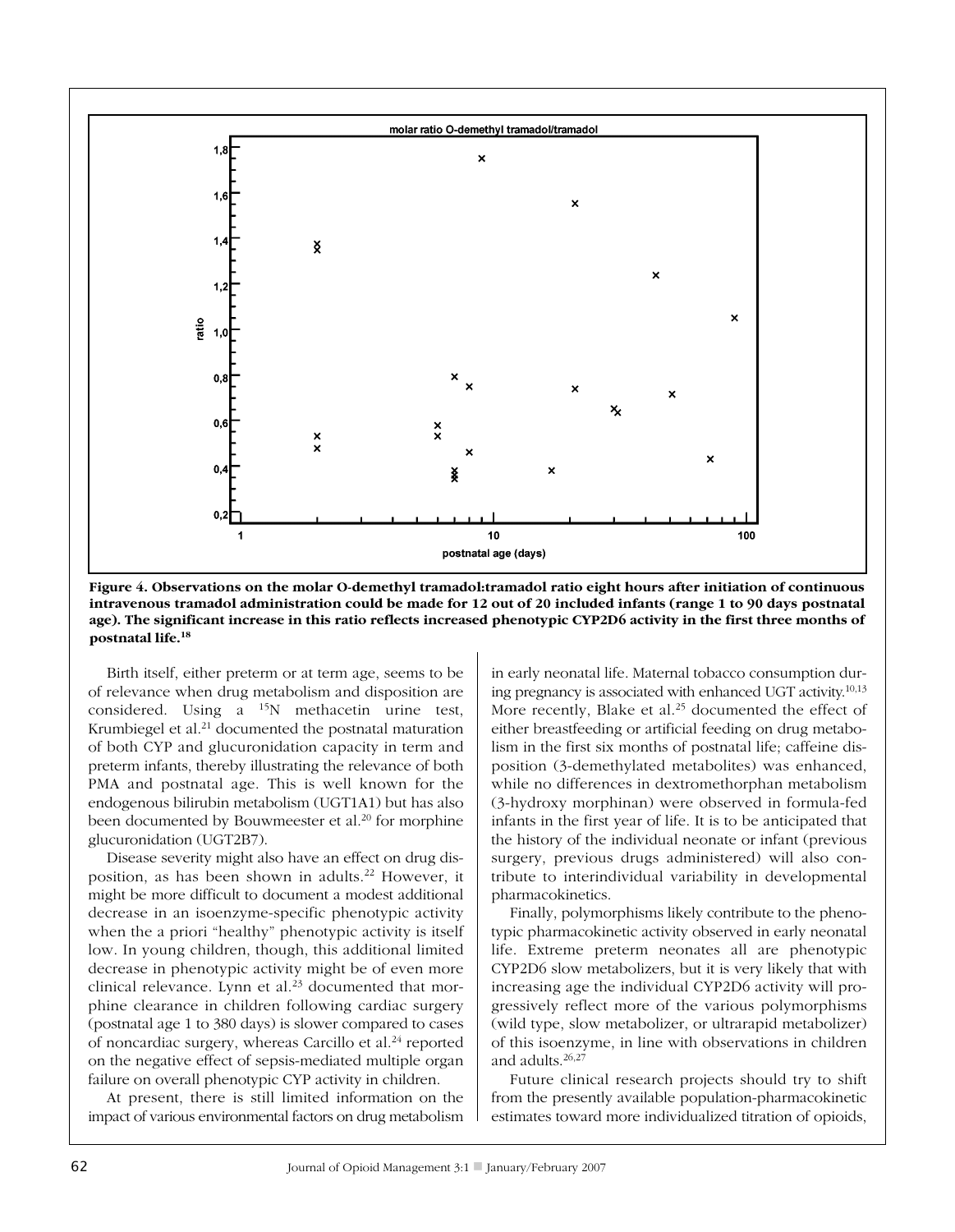

Figure 5. Contributors to interindividual variability in opioid disposition; covariables mentioned are discussed in the paper. $12,20-27$ 

taking the above-mentioned covariables into account. The implementation of multivariable models, like NONMEM, provide us with the tools to disentangle the impact of various covariables in this specific population, ultimately leading to more effective use of drugs. In neonates, besides allometric scaling, ontogeny is of relevance.<sup>28-30</sup>

Until additional data become available, we should try to implement the above-mentioned observations and data presently available into our clinical decision making. From a clinical point of view, it is important to stress that assessment in nonverbal patients should be based on systematic evaluation of pain expression, using validated pain scales, and should be followed by the titrated administration of analgesics as part of a "balanced analgesic approach." Also, physicians should anticipate that the need for opioids will display important interindividual variability, based in part on age and in part on other involved covariables.<sup>31</sup>

In searching for a balanced analgesic approach, the type of analgesic and the indications to initiate and/or continue administration should be (re)considered. Research questions in the field of neonatal opioid administration should focus on covariables of relevance in the interindividual variability of both pharmacokinetics and pharmacodynamics of opioids in neonates and on long-term outcomes of preterm and term neonates to whom opioids were administered, with regard to behavioral consequences and effects on pain thresholds.

#### **ACKNOWLEDGMENTS**

The clinical research of Karel Allegaert is supported by the Fund for Scientific Research, Flanders, Belgium (F.W.O. Vlaanderen), through a Clinical Doctoral Grant (A 6/5-KV- $G(1)$ .

Karel Allegaert, MD, PhD, Neonatal Intensive Care Unit, Division of Woman and Child, University Hospital, Gasthuisberg, Leuven, Belgium. Sinno H. Simons, MD, PhD, Department of Paediatric Surgery, Erasmus Medical Centre, Sophia's Children's Hospital, Rotterdam, the Netherlands.

Christine Vanhole, MD, PhD, Neonatal Intensive Care Unit, Division of Woman and Child, University Hospital, Gasthuisberg, Leuven, Belgium.

Dick Tibboel, MD, PhD, Department of Paediatric Surgery, Erasmus Medical Centre, Sophia's Children's Hospital, Rotterdam, the Netherlands.

## **REFERENCES**

1. Anand KJ, Hickey PR: Pain and its effects in the human neonate and fetus. NEngl J Med. 1987; 317(21): 1321-1329.

2. Anand KJ, Sippell WG, Aynsly-Green A: Randomised trial of fentanyl anaesthesia in preterm babies undergoing surgery: Effects on the stress response. Lancet. 1987; 1(8524): 62-66.

3. Anand KJ: Clinical importance of pain and stress in preterm neonates. Biol Neonate. 1998; 73(1): 1-9.

4. Winberg J: Do neonatal pain and stress program the brain's response to future stimuli? Acta Paediatr. 1998; 87(7): 723-725.

5. Van Dijk M, Peters JW, Bouwmeester NJ, et al.: Are postoperative pain instruments useful for specific groups of vulnerable infants? *Clin Perinatol.* 2002; 29(3): 469-491.

6. Berde CB, Sethna NF: Analgesics for the treatment of pain in children. NEngl J Med. 2002; 347(14): 1094-1103.

7. Peters JW, Schouw R, Anand KJ, et al.: Does neonatal surgery lead to increased pain sensitivity in later childhood? Pain. 2005;  $114(3): 444-454.$ 

8. Nandi R, Fitzgerald M: Opioid analgesia in the newborn. Eur J Pain. 2005; 9(2): 105-108.

9. Allegaert K, de Hoon J, van Overmeire B, et al.: Clinical pharmacology of non opioid analgesics in neonates. Verb K Acad Geneeskd Belg. 2005; 67(5-6): 289-315.

10. Kearns GL, Abdel-Rahman SM, Alander SW, et al.: Developmental pharmacology-drug disposition, action, and therapy in infants and children. *N Engl J Med.* 2003; 349(12): 1157-1167.

11. Berde CB, Jaksic T, Lynn AM, et al.: Anesthesia and analgesia during and after surgery in neonates. Clin Ther. 2005; 27(6):  $900 - 921$ .

12. Van den Anker JN: Pharmacokinetics and renal function in preterm infants. Acta Paediatr. 1996; 85(12): 1393-1399.

13. Alcorn J, McNamara PJ: Ontogeny of hepatic and renal systemic clearance pathways in infants: Part 1. Clin Pharmacokinet. 2002; 41(12): 959-998.

14. Simons S, Anderson BJ, Tibboel D: Analgesic agents. In Yaffe SJ, Aranda JV (eds.): Neonatal and Pediatric Pharmacology: Therapeutic Principles in Practice. Philadelphia: Lippincott, Williams and Wilkins, 2005, pp. 638-662.

15. Yaster M, Maxwell LG: Opioid agonists and antagonists. In Schechter N, Berde CB, Yaster M (eds.): Pain in Infants, Children and Adolescents. Philadelphia: Lippincott, Williams and Wilkins, 2003, pp. 181-224.

16. Murthy BV, Pandya KS, Booker PD, et al.: Pharmacokinetics of tramadol in children after i.v. or caudal epidural administration. Br J Anaesth. 2000; 84(3): 346-349.

17. Allegaert K, Anderson BJ, Verbesselt R, et al.: Tramadol disposition in the very young: An attempt to assess in vivo cytochrome P-450 2D6 activity. Br J Anaesth. 2005; 95(2): 231-239.